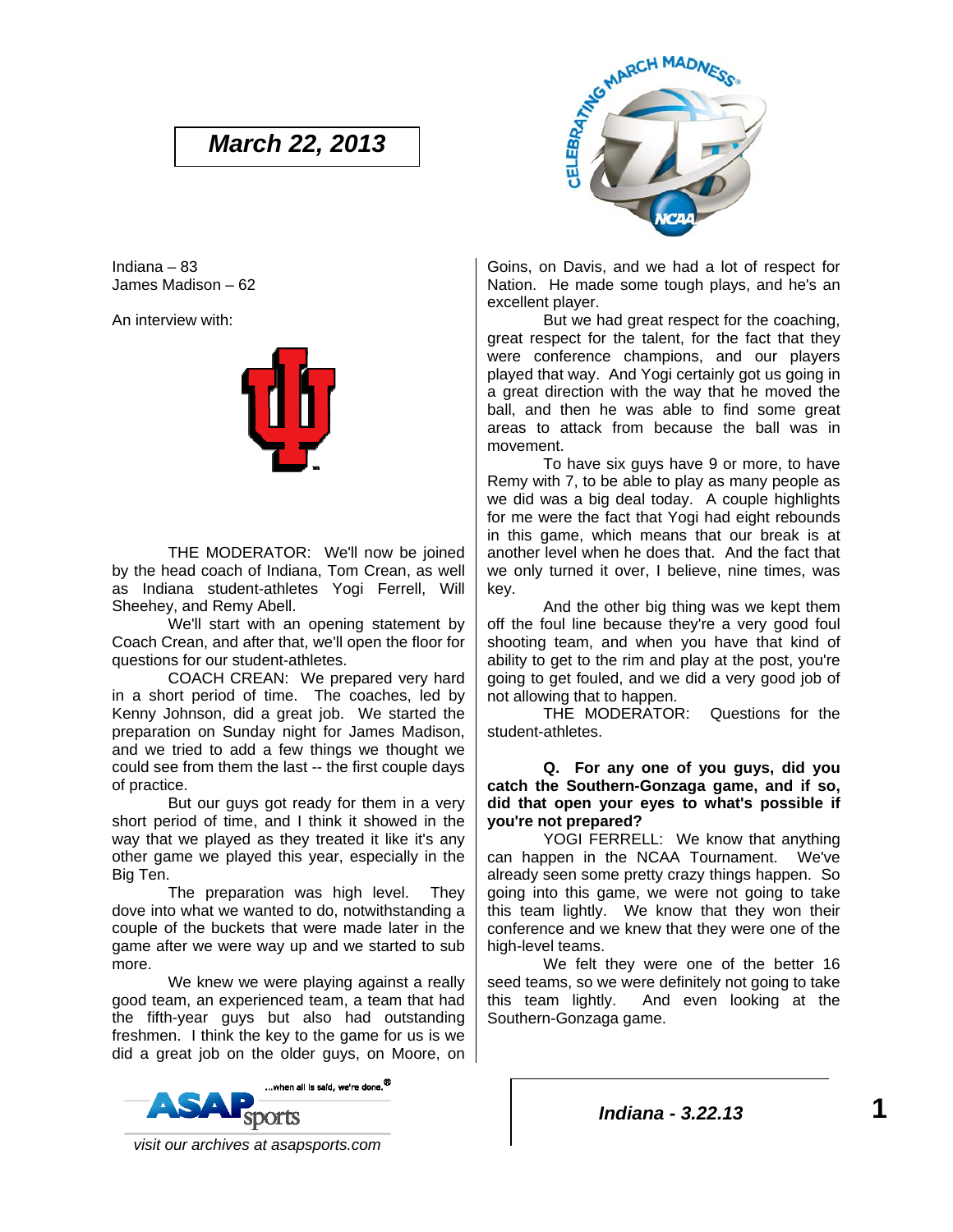# **Q. Yogi, just talk about the beginning sequences and those first three drives and what specifically you saw.**

YOGI FERRELL: I was just trying to push the ball in transition really and find openings. The lane kind of just opened up for me, and I just kept attacking at the beginning. When they closed it up, I'd just kick out. So those first early drives really helped us.

#### **Q. Will, was there anything that you were able to bring forward from last year's tournament experience to help you guys hit the ground running this year?**

 WILL SHEEHEY: Just to make sure you don't take any team lightly. Our freshmen did a great job not overlooking our opponent. We did a fantastic job with our scouting report.

 Coach said earlier Coach Kenny Johnson did a fantastic job. We were really locked in from the start, and I think that helped us in this game.

#### **Q. Yogi, Coach referred to it a second ago. How did the Big Ten prepare you guys for this tournament?**

 YOGI FERRELL: The Big Ten prepared us just to play against some of the high-level guys. This team had a lot of high-level players. They had Nation, Moore, Davis, and each Big Ten team has always high-level scorers.

 So going up and playing against some of those guys prepared us against this team because they're a great team. You know, it just prepares us to go out there and play physical because the Big Ten is a very physical conference, so we wanted to go out there and be physical as well.

# **Q. Remy, if you could, I know that you haven't had a lot of chance to see anything, but did you get a chance to see any of Temple, and what do you know about that?**

 REMY ABELL: They're a great team. Like I say, they have a lot of great players. Like I said, we're not going to take anybody lightly, like we didn't do with this team. So prepare excellent and be ready to play.

# **Q. Yogi, can you talk about just the feeling about playing your first NCAA Tournament game and then coming out of the gates the way that you did.**

 YOGI FERRELL: It was definitely a lot of fun. I mean, just running up the court, just running the breaks is just a lot of fun, especially to get this



win, our first win, especially my first win, my first game.

 But just to be out there and play with these guys was just a lot of fun.

 THE MODERATOR: Yogi, Will, and Remy, thank you for your time. Good luck Sunday. Questions for Coach Crean.

 **Q. I know they wound up with 62 points, but with ten minutes to go they only had 31. I was curious how you evaluate how you played defensively this afternoon.** 

 COACH CREAN: I think we played excellent. We let our guard down a little bit late, and we didn't make many adjustments at that point. We didn't switch our defenses, which we would have if we felt it would have warranted it at that point.

 But I was also trying to make sure that I was conscious enough getting people out of the game, and we tried to do some of that at the end of the first half. So I would think for the first 30, 32 minutes, whatever it was, we were really, really at a high level. We had a ton of deflections.

 We weren't giving them easy baskets. There was a couple here and there, but we were challenging our guys. We were talking about the pick-and-roll coverage, really, really locked into personnel. I can't stress enough how proud I am of the way that they did that because they do that all year long.

 You don't want them to catch a break now. You want them to understand that, hey, this really works, and you've got to be -- it's not just about getting ready for play X and play Y, it's about really getting ready for individuals and what they do inside of that and how cohesive they are.

 So our players were really, really good with that, and they never took their foot off the pedal there those first 30 minutes with our game plan defensively.

# **Q. Is there anything you saw or heard the last couple of days that suggested to you that your team was not overlooking this group, that you were ready to play at a high level?**

 COACH CREAN: Oh, I never worried about it. I do -- my only concern that, if we didn't play well, we were going to be underworked and we weren't going to be overworked, because we really did try to flip the switch at the end after the Wisconsin game.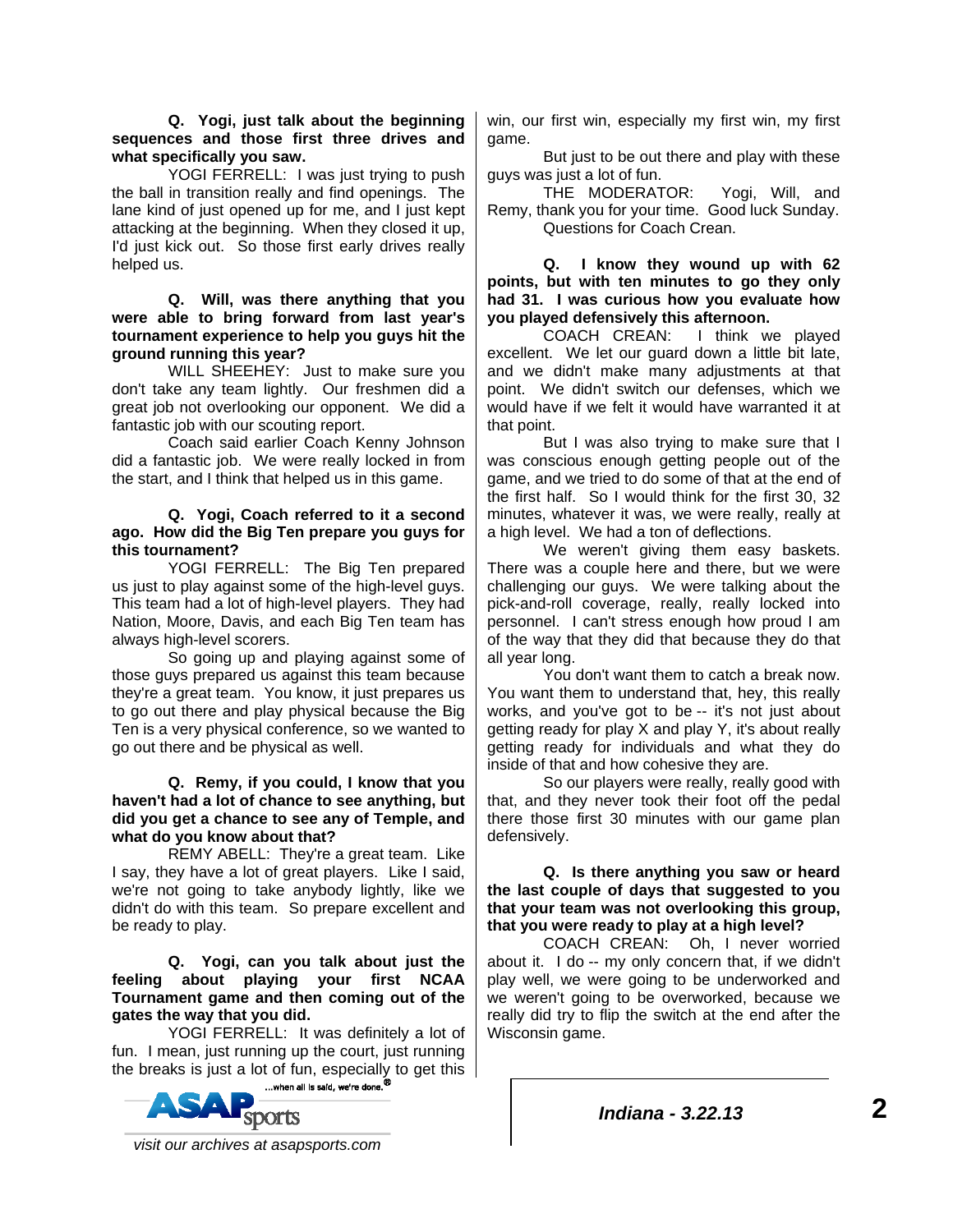There's no question that the gauntlet and the grind of the season had caught up with us some. It was so important to make sure that we got -- that this was really with a fresh-mind approach, I think. I saw it come alive. I knew we'd get their legs right, but they were really able to get away and make that changeover, that transition from the high-level games and the high-level preps night after night that never end, take a couple days to make themselves better before they jump right back into that preparation.

 With that being said, there was never a drop-off when we went to the preparation. Our first walk-through Wednesday night, after the game was over in the ballroom at the hotel, there was no question they were ready to go and talking it and communicating it and seeing these things on film and bringing them to life in our walk-through. So I never worried about that with them.

 I mean, you always worry because that's human nature, but there's nothing I ever saw from them that concerned me whatsoever.

# **Q. Coach, Yogi has shown maturity beyond his years all season, but just to come out as hot as he did but never get out of the offensive flow, what does that say about him?**

 COACH CREAN: He's just a very mature young man that's got an extremely short memory. He just plays, and he moves on, and he moves right on from it. I didn't even realize that he had six assists, one turnover inside of that time, and we got him some good rest too.

 So the eight rebounds was big because we need more guard rebounds, and when he rebounds the ball, we're much better because that break starts so fast. And the same thing with Jordan Hulls. So that's a very, very positive thing, but he had great confidence shooting the ball.

 He's worked so hard to continue to get extra reps in his shooting, and if there's one thing -- we've shot a lot all week long, but there really weren't a lot of opportunities for these guys to go -- we weren't in Cook Hall. So we couldn't go back and get those extra reps. I felt really good about the way we shot the ball in here yesterday with the 40-minute workout, and he was one of the key guys with that. So I know it had to help his confidence level.

# **Q. Coach, have you seen Temple play at all or have any impressions about them?**

 COACH CREAN: Oh, absolutely. We're fully ready to start going over them here in a short



period of time with our guys because Steve McClain has been on the scout since Sunday night.

 Fran Dunphy is a phenomenal coach, and it starts with him. I mean, he has been a great basketball coach for a long period of time, and they play in a highly respected league, a tough league, a league that it's got a little bit of everything.

 They're going to deal with pressure. They're going to deal with zones. They're going to deal with tempo, all those types of things. What they do is he really utilizes in my mind -- I don't know any of his players, but he takes these tough, athletic guys, gets them to really move the basketball. They know what they want early in the clock. They know what they want late in the clock.

 Wyatt is a tremendous player, but he's far from being a one-man team. He does so many different things. They do so many different things to get shots. So they're going to be an extremely difficult matchup.

 I didn't see any -- well, I saw maybe two minutes of this game. I'm going to go watch that now. But for them to come in here and win -- the thing that got my attention is when I saw one of the articles where they basically missed -- I could be wrong on this, but they basically missed the Selection Show because they were still in a meeting going over what had happened in their last game.

 That's a serious team. That's a team not to be taken lightly.

 **Q. Tom, you alluded to this a couple of minutes ago. Were you worried at one point that the Big Ten was going to batter you guys to the point you weren't going to be ready for the tournament?** 

 COACH CREAN: It goes through your head. I'd be lying to say it didn't. You don't want to put that in your players' minds, but, again, I wasn't worried about -- we really backed off our practices much earlier than we ever had to prepare for a long season.

 But there's no way around it. You're in that league, and it's possession by possession, and it's so physical and taxing. Again, the people that know us saw it. The people that don't know us, our guys prepare every game, and we've had a couple of tough games.

 But our guys prepare every game the same way, and I haven't always had teams -- they

*Indiana - 3.22.13* **3**

 *visit our archives at asapsports.com*